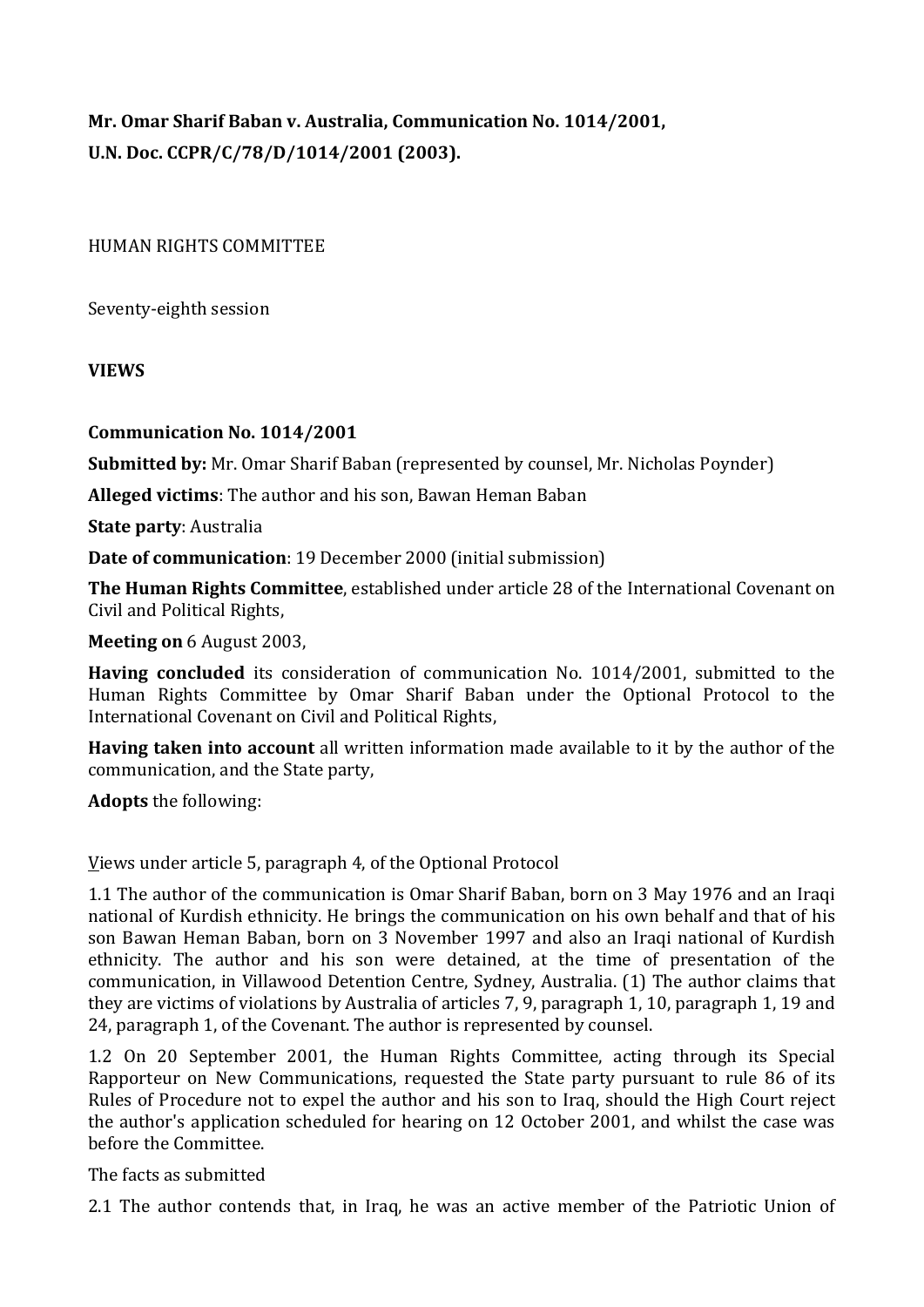Kurdistan (PUK), had been threatened by the Kurdistan Democratic Party (KDP), and had been the target of an Iraqi Mukhabarat agent sent to carry out assassinations in Northern Iraq.

2.2 On 15 June 1999, the author and his son arrived in Australia without travel documentation and were detained in immigration detention under section 189(1) Migration Act 1958. On 28 June 1999, they applied for refugee status. On 7 July 1999, the author was interviewed by an officer of the Department of Immigration and Multicultural Affairs (DIMA).

2.3 On 13 July 1999, DIMA rejected the author's claim. On 6 September 1999, the Refugee Review Tribunal (RRT) dismissed the author's appeal against DIMA's decision. On 10 September 1999, DIMA advised the author that his case did not satisfy the requirements for an exercise of the Minister's discretion to allow a person to remain in Australia on humanitarian grounds. On 12 April 2000, Federal Court (Whitlam J) dismissed the author's application for judicial review of the RRT's decision.

2.4 On 24 July 2000, the author, along with other detainees, participated in a hunger strike in a recreation room at Villawood Detention Centre, Sydney. On 26 July 2000, the hunger strikers were allegedly cut off from power and contact with the outside world. Allegedly drugged bottled water was supplied. Guards were alleged to have forcibly deprived the hunger strikers of sleep by making noise. On 27 July 2000, the hunger strikers (and the author's son) were forcibly removed and transferred to another detention centre in Port Hedland, Western Australia. At Port Hedland, the author and his son were detained in an isolation cell without window or toilet. On the fifth day of his detention in isolation (his son was regularly fed from the day after arrival), the author discontinued his hunger strike, and, eight days later, he was removed from the cell. During the period of isolation, the author contends that access to his legal adviser was denied. On 15 August 2000, the author and his son were returned to the Villawood detention centre in Sydney to attend their hearing in the Full Federal Court.

2.5 On 21 September 2000, the Full Court of the Federal Court dismissed the authors' further appeal against the Federal Court's decision. The same day, the authors lodged an application for special leave to appeal in the High Court of Australia.

2.6 In June 2001, the author and his son escaped from Villawood Detention Centre. Their current precise whereabouts are unknown. On 16 July 2001, the Registry of the High Court of Australia listed the author's case for hearing on 12 October 2001. On 15 October 2001, the High Court adjourned the hearing of the author's appeal until the author and his son were located.

## The complaint

3.1 The author alleges that his treatment while on hunger strike, his forced removal, the failure to provide his son with food upon arrival at Port Hedland and his incommunicado detention there for 13 days violated article 7. Secondly, the author alleges that his and his son's deportation to Iraq would necessarily and foreseeably expose him to torture or "serious mistreatment" due to his past in that country, and give rise to a violation of article 7 by the State party.  $(2)$  He further refers to a variety of reports for the proposition that there is a consistent pattern of gross, flagrant or mass violations of human rights in Iraq.  $(3)$ 

3.2 The author contends that mandatory detention upon arrival and inability for courts or administrative authorities to order his release is, as found by the Committee A v Australia,  $(4)$ a violation of article 9, paragraphs 1 and 4. The author observes that no justification for the prolonged detention has been advanced by the State party.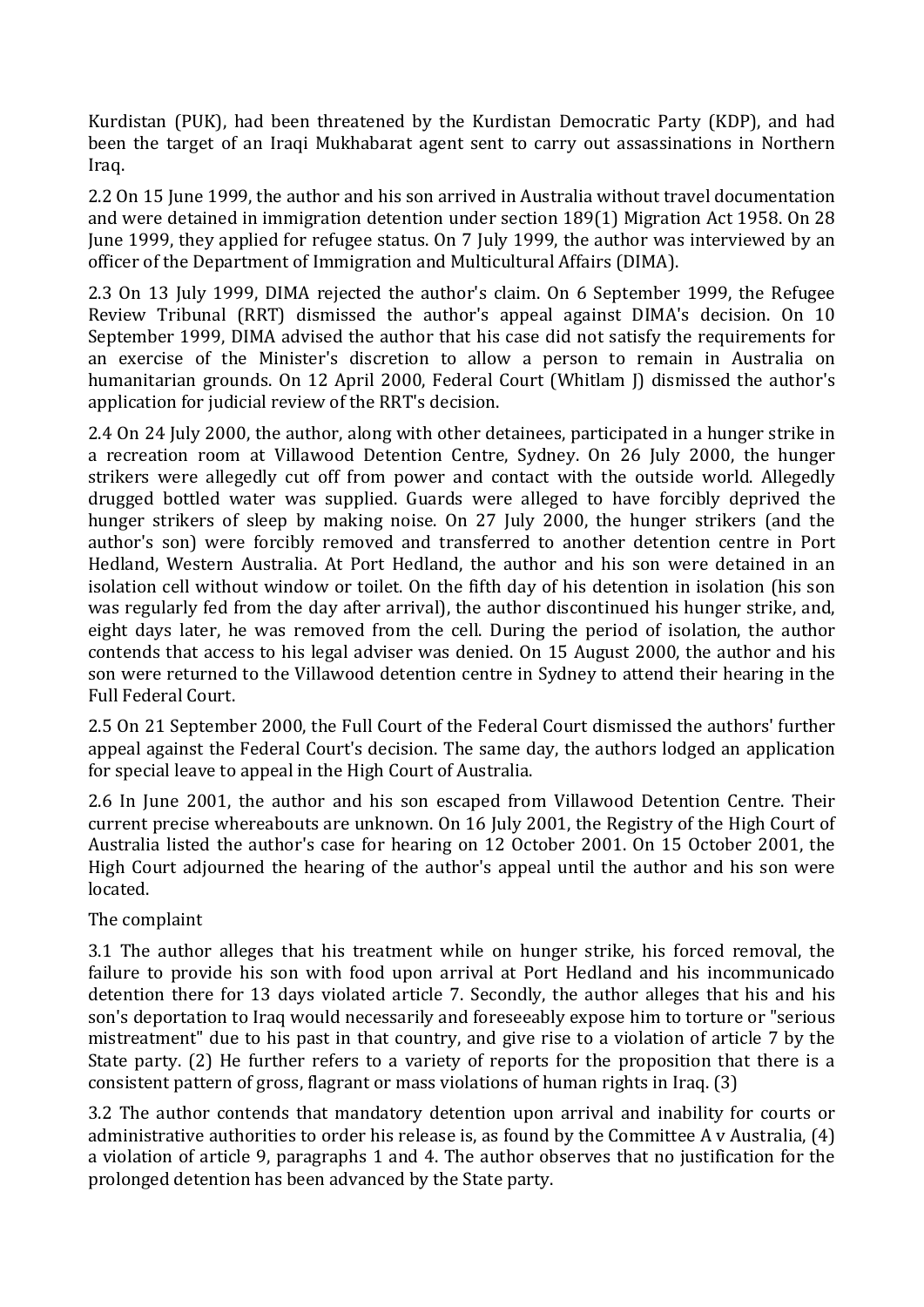3.3 The author also alleges that his incommunicado detention for thirteen days and his general treatment in detention amount to a violation of article 10, paragraph 1. He cites, in support, the Committee's prior jurisprudence (5)and General Comment 21 on the rights of detainees, observations of the UN Special Rapporteurs on Torture and States of Emergency,  $(6)$  and international minimum standards concerning treatment of detainees.  $(7)$ 

3.4 The author alleges that his hunger strike was a legitimate expression of his right to protest, and that his treatment at Villawood and forced removal to Port Hedland violated his rights under article 19. The action taken was not justified by any reference to national security or public order, health or morals.

3.5 The author further alleges that his son's detention and treatment is in breach of his right under article 24, paragraph 1, which should be interpreted taking into account the obligations set out in the Convention on the Rights of the Child. No consideration has been given to his best interests and/or to release. According to the author, it is fallacious to argue that his best interests are served by keeping him with his father, as his father's prolonged detention was unjustified and both individuals could have been released pending determination of their asylum claims.

The State party's submissions on the admissibility and merits of the communication

4.1 By submissions of 26 March 2002, the State party contests the admissibility and the merits of the communication, arguing, as a preliminary issue, that the author's counsel has no standing to act. It argues that due to the long delay between provision of the authority and lodging of the communication, coupled with the abscondment of the author and his son, it is not apparent that the author's counsel has on-going authority to continue with the communication on their behalf.

4.2 As to the author's claim under article 7 concerning expulsion to Iraq, the State party observes that the author's appeal to the High Court concerning his asylum claim stands adjourned until their whereabouts have been determined, and that thus available and effective remedies remain to be exhausted. The State party also submits there is no victim  $$ prior to the author's abscondment, it had taken no steps towards removal, and, as the author and his son have now absconded, the issue of removal is purely hypothetical at the present time. The State party further contends that this claim is inadmissible for lack of substantiation.

4.3 Concerning the claim under articles 7 and 10 concerning mistreatment and conditions of detention, the State party argues that there are a number of civil actions which could be pursued in court, where the allegations made (denied by the State party) would have to be proven on the balance of probabilities. These include an action in negligence against the Commonwealth, for misfeasance in public office, for battery and assault. Additionally, a criminal complaint for unlawful assault could be made to the police. Furthermore, the author could complain to the Commonwealth Ombudsman, who is empowered to make recommendations, and to DIMA concerning treatment in detention. The State party also points out that the author has lodged a complaint with the Human Rights and Equal Opportunity Commission (HREOC), which has not yet been resolved. It also argues that these claims are insufficiently substantiated, as, for example, no witness statements or details of detainees or staff who could provide evidence are supplied in substantiation of the allegation.

4.4 As to the author's claims under article 9, the State party argues that the adjournment of the High Court hearing means that remedies are still available. Moreover, habeas corpus/mandamus proceedings remain available in the High Court to test the lawfulness of detention. The State party also argues that these claims are unsubstantiated, as the author has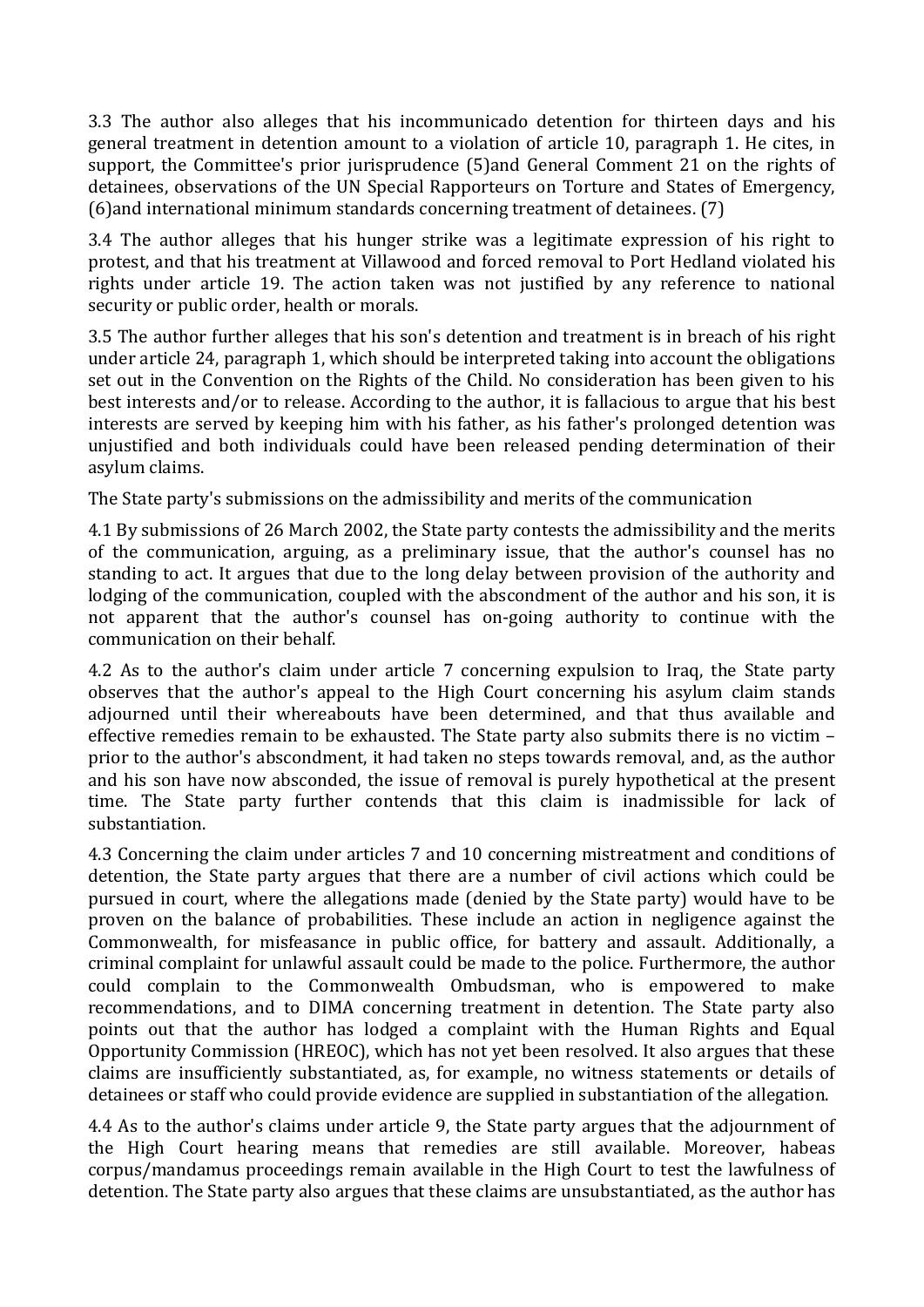in fact accessed its courts, which have the power to determine legality of detention.

4.5 The State party argues that the claim under article 19 is incompatible with the Covenant, as a hunger strike is not expression through a 'media' protected by article 19, paragraph 2, nor was it contemplated by the Covenant's drafters. It is not in the same class as oral, written, print or artistic media, which is the context of the provision. To the State party, this allegation is also insufficiently substantiated, and for the reasons advanced in respect of articles 7 and 10 concerning mistreatment in detention, domestic remedies remain available.

4.6 Concerning the claim under article 24, the State party notes that the author, as parent/guardian, had standing to pursue remedies on behalf of his son. A number of remedies were available to vindicate his son's rights  $-$  a HREOC complaint has been lodged, but not yet concluded; a complaint to DIMA about his treatment in detention; a complaint to the Commonwealth Ombudsman; and/or habeas corpus/mandamus action in the High Court of Australia challenging his detention.

4.7 On the merits, the State party denies that any of the claims disclose a violation of the Covenant. As to the claim of mistreatment contrary to articles 7 and 10, the State party observes that a report into the incident found that power to the recreation room at Villawood was turned off at 9am, after threats of self-harm by electrocution. Power remained on elsewhere and detainees were free to leave the room at any time. The State party submits that the cessation of power for a short period (less than a day) was necessary for the detainees' safety and thus not contrary to article 7. The report also states, contrary to what was alleged, that water supply was maintained at all times. The State party denies that the author or anyone else was drugged  $-$  the report found no evidence of this or indeed that any bottled water was supplied.

4.8 Concerning the allegation of denial of contact with the outside world, the State party points out that access to the recreation room was suspended in the afternoon of 24 July 2000 for security reasons. On 25 July 2000, further on-site and telephone contact was suspended throughout the centre. These measures were in place for a short period and necessary in the circumstances, while the detainees could leave at any time. This accordingly does not amount to incommunicado detention where a detainee is totally cut off from the outside world. The State party denies that guards engaged in forcible sleep deprivation, with an investigation finding no evidence (such as detainees' or officers' statements) to support such a claim.

4.9 As to handcuffing upon removal from the centre, the State party observes from DIMA's response to HREOC's inquiry that the hunger strikers were detained and removed from the recreation room peacefully and without force or incident. The author was minimally restrained (that is, he had sufficient movement to assist his son) with plastic wrist restraints as a precautionary measure, as he was classified as a high-risk detainee with known behavioural problems. The restraint was used for a short period during transfer and was for the safety of involved detainees and officers. After take-off, the restraints were removed. At no point during the transfer were restraints (apart from seatbelts) used on the author's son or any other minor.

4.10 The State party denies any alleged failure to provide the author's son with food upon arrival at Port Hedland, the State party, observing that the detainees arrived at 1440 hours on 29 July 2000 and were issued with meals at 1840 that evening. Food was delivered to the block where the author was located. He and others refused to leave their rooms, so meals were placed in their room so they could eat if they chose to. Milk was available to adults and children. Lunch and refreshments were also provided to all passengers in-flight when the author and his son were transferred from Sydney to Port Hedland.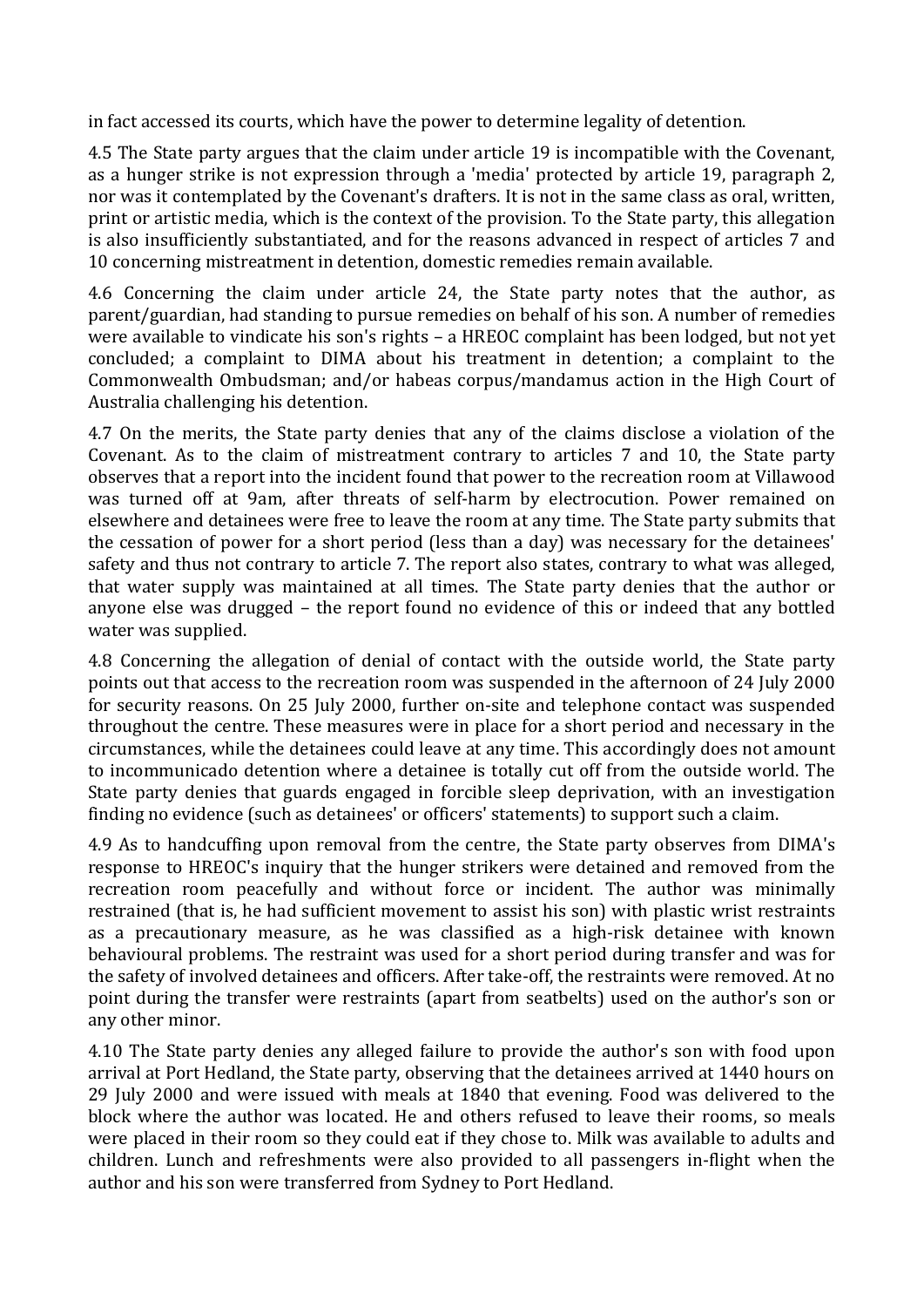4.11 As to the alleged incommunicado detention at Port Hedland, the State party observes that apart from the first night (29 July 2000) when detainees were confined to rooms for individual discussions and security assessments, all detainees were free to move around the block, including the common room and external exercise vard. The author made four phone calls from Port Hedland, and declined an offer to make a further call on 11 August 2000. He made no request to talk to his lawyer or friends. The State party rejects the proposition that he was placed in an isolation cell – his room was in a standard detention block with 12 rooms each on two levels. Each level has central toilet facilities and a common room with a sink, fridge, microwave oven and television. Each room has natural light and can accommodate four persons, and the author and his son were in one such room. All detainees were free to move around the building, including the common room and external exercise vard. It follows from all of the above that the author has not established any acts or omissions of a severity rising to the threshold that would raise issues, in the light of the Committee's jurisprudence, under articles 7 or 10, paragraph 1.

4.12 As to the claim under article 7 concerning the author's removal to Iraq, the State party argues that the obligation of non-refoulement does not extend to all Covenant rights, but is limited to the most fundamental rights relating to the physical and mental integrity of a person. It argues that the author and his son would not be at risk of torture or similar treatment by removal to Iraq, and that no Iraqis have been removed there from Australia to date. As their whereabouts are not known, there is no proposal at this stage to do so, and in the event they are located, a decision will be made at that time. Even if their removal was proposed, the State party rejects that a necessary and foreseeable consequence would be torture or analogous treatment in Iraq. It notes that other countries, for example the Netherlands, have successfully returned persons to northern (Kurdish-controlled) territories in Iraq without risk. The IOM also provides assistance with the voluntary return of detainees to these areas. The RRT, on the facts, did not accept that the author was at any specific risk, either as an alleged PUK member or as an illegal emigrant, and the Committee is invited to give due weight to this body's finding.

4.13 Regarding article 9, paragraph 1, the State party argues that detention of the author and his son was reasonable and necessary in all the circumstances, and was not inappropriate, unjust or unpredictable. The State party observes that the detention was lawful under the Migration Act. As to arbitrariness, the State party argues that mandatory immigration detention is necessary to ensure that non-citizens entering Australia are entitled to do so and to uphold the integrity of its immigration system. Detention ensures that persons do not enter until their claims are properly processed, and provides effective access to such persons in order promptly to investigate and process their claims. Moreover, the State party has no system of general registration or identification which is required for access to the labour market or social or public services - thus it is difficult to monitor illegal immigrants within the community.

4.14 The State party's experience has been that unless detention is strictly controlled, there is a strong likelihood of abscondment. Previous detention of unauthorized arrivals in unfenced migrant hostels with a reporting requirement resulted in abscondment, with co-operation of local ethnic communities proving difficult. Accordingly, it is reasonable to suspect that if people were released into the community pending finalization of applications, there would be a strong incentive to disappear unlawfully into the community. The State party points out that the High Court of Australia has upheld the constitutionality of the immigration detention provisions, finding that they were not punitive, but reasonably capable of being seen as necessary for purposes of deportation or of enabling an entry application to be made and considered. (8) It also notes that provision exists for release in exceptional circumstances.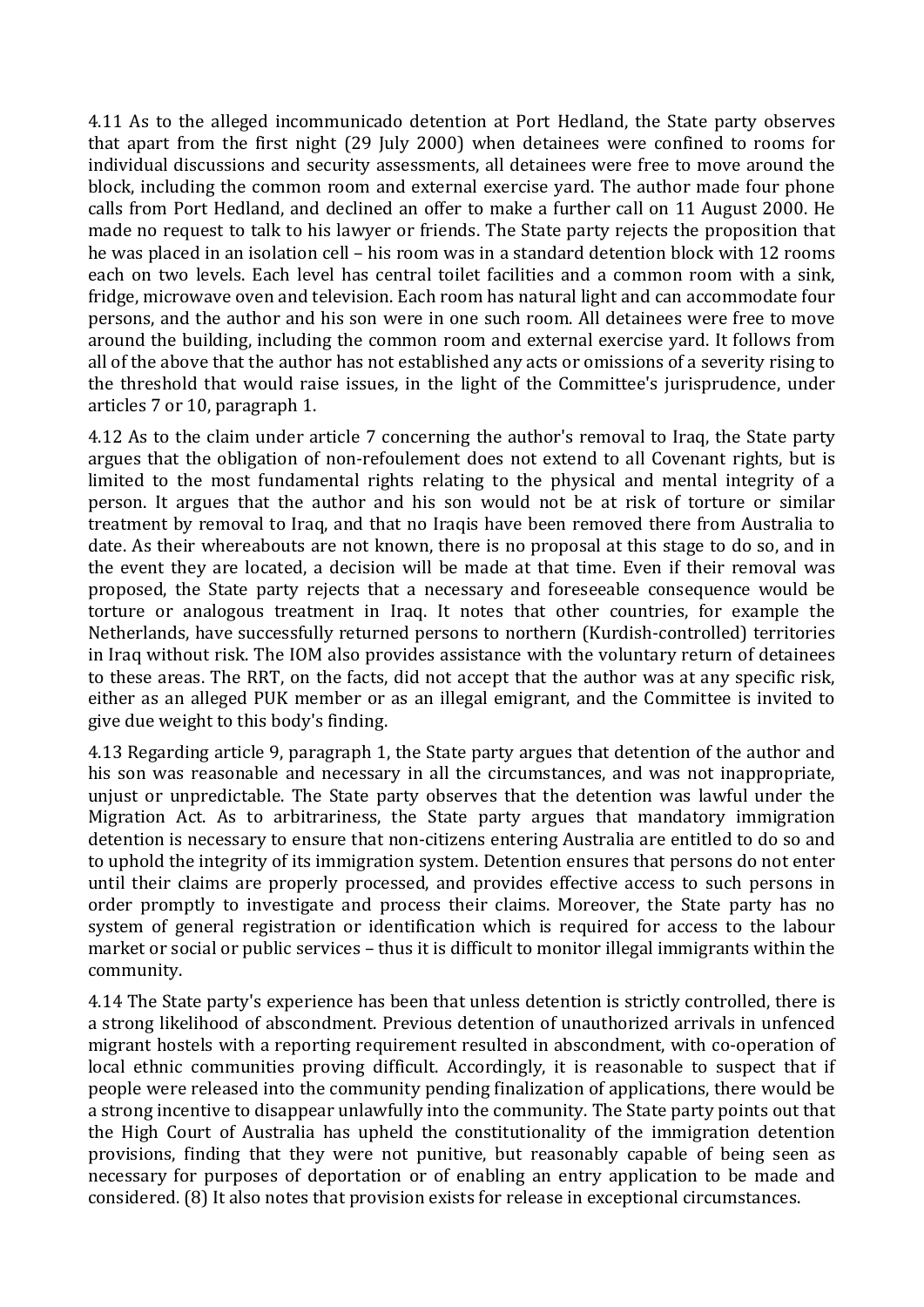4.15 According to the State party, the individual circumstances of the case show that the detention was justifiable and appropriate. Upon arrival, the author claimed ignorance of all details concerning his documentation and travel, suggesting a lack of co-operation and a need for further investigation. If allowed to enter, the author and his son would be unlawful immigrants. They were initially detained for processing asylum claims, were (and remain) free to leave Australia at any time, and remained in detention as they themselves chose to pursue review and appeal possibilities. Their detention was proportionate to the ends sought, that is, to allow consideration of the author's claims and appeals, and to ensure the integrity of Australia's right to control entry.

4.16 The State party argues that the facts of the case are distinguishable from the situation in A v Australia, (9) which, in any event, the State party contends was wrongly decided. In this case, the length of detention prior to abscondment (21 months) was significantly less than the four years at issue in A's case. The author's application for a protection visa was processed within 15 days, compared to the 77 weeks in A's case. The State party argues that, due to the author's abscondment, there is not currently any detention that can be deemed arbitrary, and the Committee should not condone a breach of Australian law.

4.17 As to the claim under article 9, paragraph 4, the State party observes that the Federal Court had jurisdiction in the present case to review the refusal of a protection visa. As the decision in relation to the protection visa led to the continuing detention of the author and his son, the State party submits that the ability to access the Federal Court (as the author did) satisfied the requirements of article 9, paragraph 4. In addition, habeas corpus/mandamus review is available in the High Court to test legality of detention.

4.18 As to the claim under article 19, the State party submits that no evidence has been provided for how the author's transfer to Port Hedland violated his right to hold opinions and to freedom of expression. At all times, he was able to exercise these rights, and did so, for example by signing a memorandum of protest to the Prime Minister on 14 July 2000. If the Committee were to consider a hunger strike as a 'media' of expression protected by article 19, paragraph 2, (which the State party rejects), the State party submits that this was not restricted by removal, nor was removal designed as a form of punishment. Indeed, the author's wish to continue his hunger strike at Port Hedland was respected.

4.19 The State party observes that the hunger strike and barricading of the Villawood recreation room was a very serious incident, with some detainees preventing others requiring medical assistance from seeing medical staff and preventing some from leaving the recreation room. The incident threatened the health and long-term well-being of several detainees including a diabetic, a pregnant woman and very young children, and removal of those involved to other facilities was therefore a matter of safety. The State party refers to its submissions above that at Port Hedland, the author was able to move about and contact the outside world. It submits that confining the detainees to their rooms for a security assessment overnight did not interfere with the author's rights under article 19.

4.20 If the Committee were to consider that the author's removal interfered with his rights under article 19, paragraph 2, the State party submits that, in any event, the measure was justified under article 19, paragraph 3. The removal was lawful under regulations governing the operation of centres and supervision of detainees. The measure was further required to respect the rights of other detainees (see preceding paragraph), to maintain the good order and security of the facility, and to protect the safety and security of visitors (intelligence reports indicated other detainees were going to join the demonstration using violence).

4.21 As to the claim under article 24, the State party explains that its immigration detention standards take the health, safety and welfare of children into particular consideration. Social,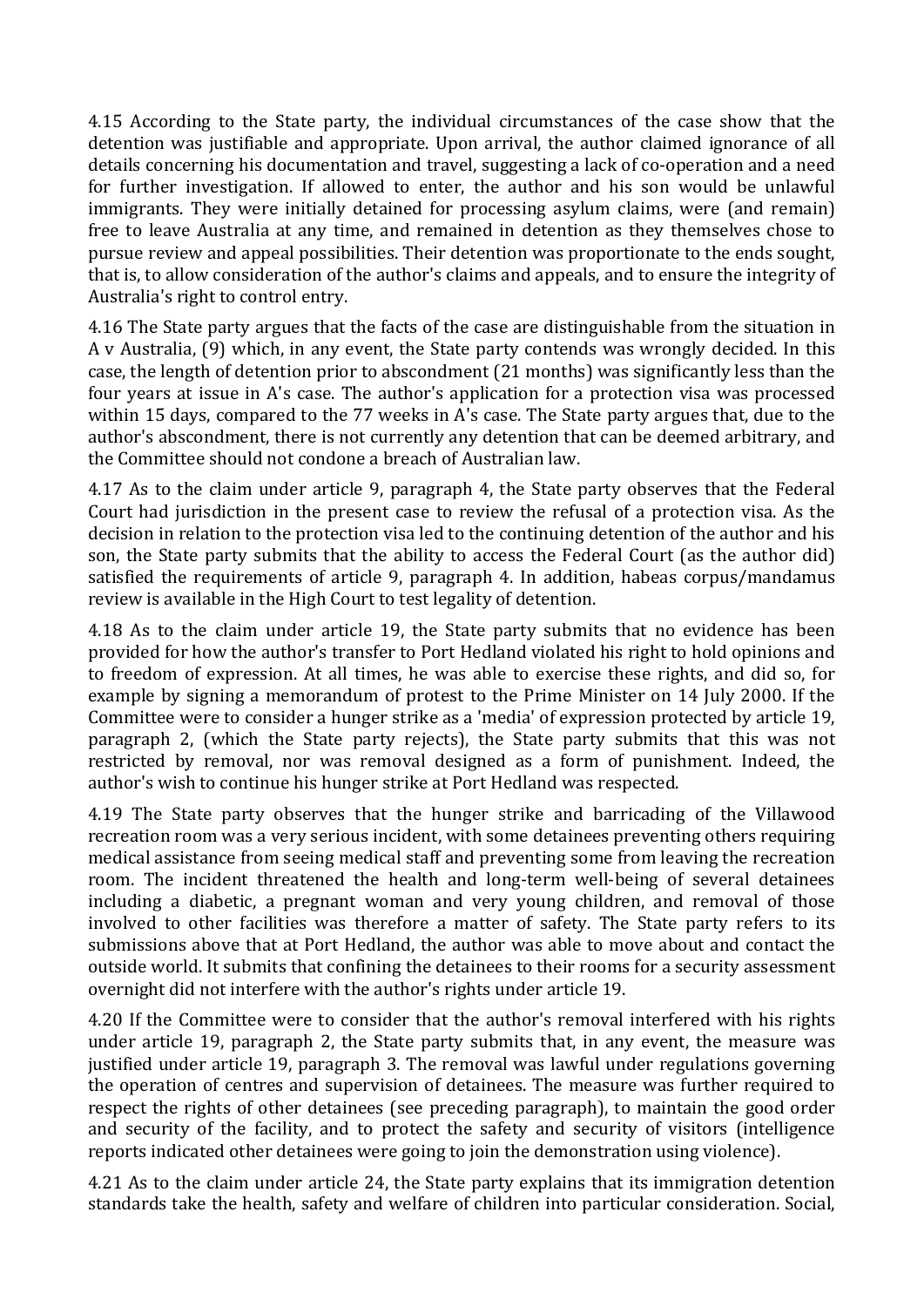recreational and educational programmes tailored to each child's needs are supplied. External excursions are organized. Specialist medical care is provided as required. Upon a child's admission, a child's needs in areas such as education programs, religious studies and recreational activities are elaborated in close consultation with parents. Provision for contact with family members abroad is arranged wherever possible, and care is taken to locate children in a facility where one or more adults can take a care and mentoring role. There are arrangements for children to be released into the community on bridging visas, where appropriate care and welfare arrangements can be made. The best interests of the child are individually assessed in determining eligibility for this program. All these services are subject to administrative (such as by the Government's Immigration Detention Advisory Group) and judicial review, as well as parliamentary scrutiny and accountability.

4.22 As to the particular circumstances of the author's son, it was assessed that his best interest was to have him co-located with his father, as he has no other family in Australia. He only remained in detention while his father's status was being determined, and while his father subsequently appealed. The decision to remove the detainees from the recreation room was motivated by concern for the health of children in particular, and, for their safety, children were removed first. Staff cared for the author's son during the transfer to Port Hedland, where he was housed with his father in a standard block near other families. That centre's counselor visited his accommodation area several times, organizing games and activities for children. The State party submits that these measures satisfy its obligations under article 24.

Counsel's comments on the State party's submissions

5.1 By letter of 10 February 2003, the author's counsel responded to the State party's submissions, arguing, as to standing, that the State party is challenging his retainer to represent the authors. He refers to common law authority for the proposition that a lawyer has authority to act as the general agent of a client in all matters which may reasonably be expected to arise for decision in a case. The onus of proof lies on the (State) party seeking to establish the absence of a retainer. Under common law, a retainer is evidenced by producing a copy of the signed retainer, which counsel recalls he attached to the original communication.

5.2 Counsel provides a copy of a sworn affidavit, dated 10 February 2003, that (i) after the author's escape from detention, he received a phone call from him, (ii) in November 2001, he had a discussion about the author with a member of the Iraqi community; and (iii) as a result of these discussions, he is satisfied that he has ongoing authority to proceed with the communication.

5.3 As to the admissibility of the claim under article 7 concerning mistreatment, counsel refers to the Committee's jurisprudence that a complaint to HREOC or the Commonwealth Ombudsman are not effective domestic remedies, for the purposes of the Optional Protocol, as remedies indicated by these bodies are not enforceable and have no binding effect. (10) A complaint to DIMIA would be of similar effect. Civil action would not be an effective remedy, as the most that could be achieved would be an award of damages, rather than recognizing a breach of a human right, the purpose of the communication. Criminal sanctions would not have provided an effective remedy to the author, but could only have led to punishment of the perpetrators. In any event, no criminal charges were laid and no criminal investigations conducted.

5.4 As to the claim under article 7 concerning the author's removal to Iraq, counsel contends that if and when the author and his son are taken into custody, an obligation to remove them will arise under the Migration Act, and, as Iraqi citizens, the only place that they could be removed to would be Iraq. Counsel assumes that the current situation for Kurds in Iraq is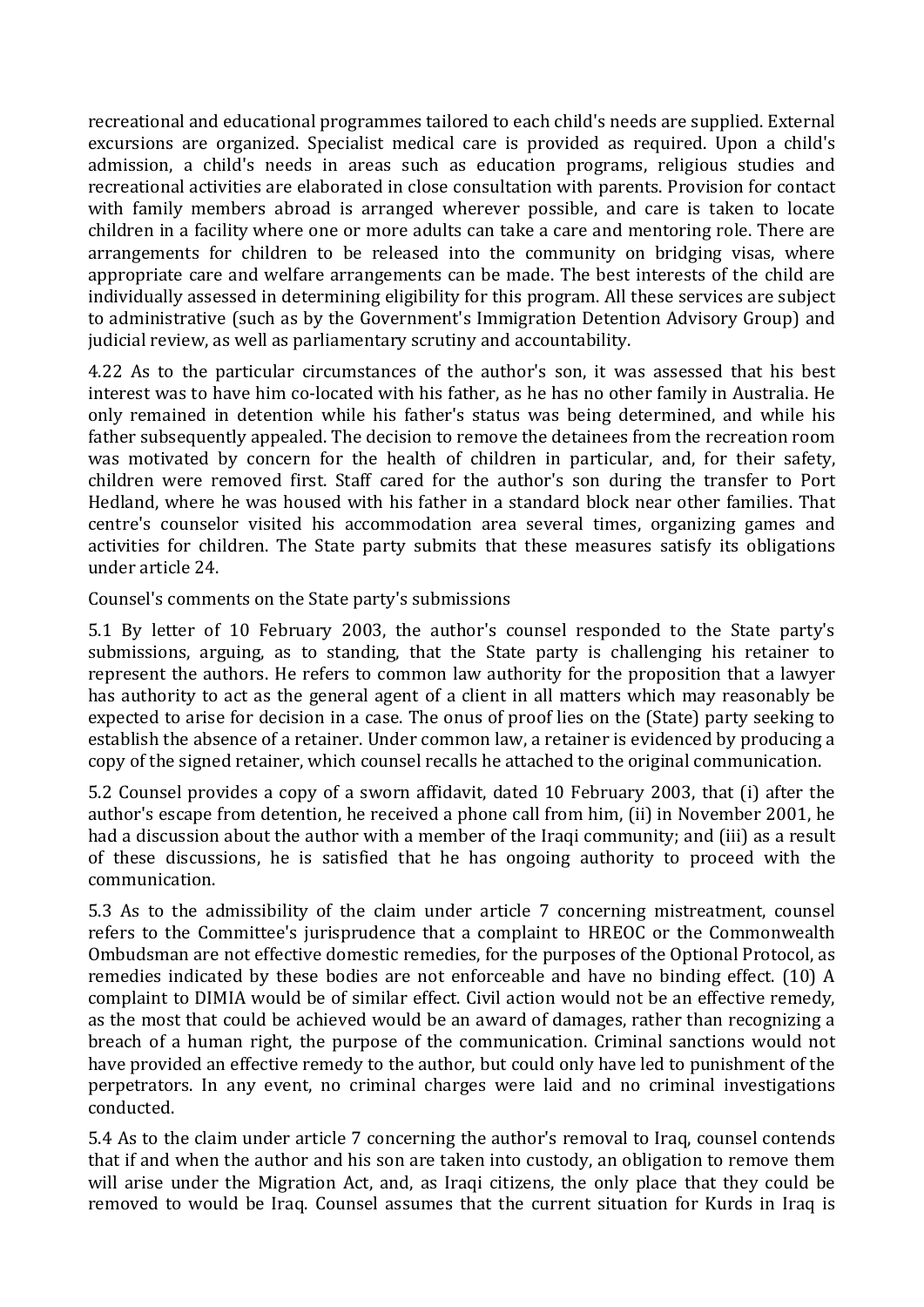well-known to the Committee, and serious violations of their Covenant rights would be a necessary and foreseeable consequence of removal.

5.5 As to article 9, counsel refers to a variety of reports criticizing the State party's mandatory detention policy.  $(11)$  Counsel also argues that the Committee's decision in A v Australia,  $(12)$ followed in  $C$  v Australia,  $(13)$  conclusively established that the regime breaches article 9, paragraphs 1 and 4. The present case is not factually distinguishable from either of these two previous cases, if anything the detention of a minor makes it a more serious situation, and therefore the principles the Committee has already established should be applied.

Issues and proceedings before the Committee

Consideration of admissibility

6.1 Before considering any claim contained in a communication, the Human Rights Committee must, in accordance with rule 87 of its rules of procedure, decide whether or not the communication is admissible under the Optional Protocol to the Covenant.

6.2 The Committee has ascertained that the same matter is not being examined under another procedure of international investigation or settlement for the purposes of article 5, paragraph 2(a), of the Optional Protocol.

6.3 As to the State party's rejection of counsel's standing to proceed with his handling of the communication, the Committee is of the view that an authorization duly provided in advance of the communication confers, in the ordinary course, sufficient authority on counsel to see a communication through to its conclusion. In the present case, the Committee does not consider that the length of time before the communication was in fact filed and registered, or subsequent circumstances, can negative the inference that counsel was, and remains, duly authorized.

6.4 As to the author's claim under article 7 concerning possible deportation to Iraq, the Committee notes that after his abscondment, the High Court adjourned his application appealing against the RRT decision until his whereabouts are determined. It follows that, at the present time, there remain domestic remedies available in respect of this claim. This claim is accordingly inadmissible under article  $5$ , paragraph  $2(b)$ , of the Optional Protocol.

6.5 Concerning the claims of mistreatment under articles 7 and 10 in relation to the treatment of the author and his son at Villawood, their removal to Port Hedland and the treatment there, the Committee notes the State party's responses to the issues raised, including the results of the investigations undertaken, and that these conclusions have not been disputed by the authors. In the circumstances, accordingly, the Committee is of the view that the authors have failed to substantiate, for purposes of admissibility, their claims in respect of these issues. This part of the communication is therefore inadmissible under article 2 of the Optional Protocol.

6.6 As to the author's claims under article 9, the Committee notes that the State party's highest court has determined that mandatory detention provisions are constitutional. The Committee observes, with reference to its earlier jurisprudence, that as a result, the only result of habeas corpus proceedings in the High Court or any other court would be to confirm that the mandatory detention provisions applied to the author as an unauthorized arrival. Accordingly, no effective remedies remain available to the author to challenge his detention in terms of article 9, and these claims are accordingly admissible.

6.7 Concerning the author's claims under article 19, the Committee, even assuming for the sake of argument that a hunger strike may be subsumed under the right to freedom and expression protected by that article, considers that in the light of the concerns invoked by the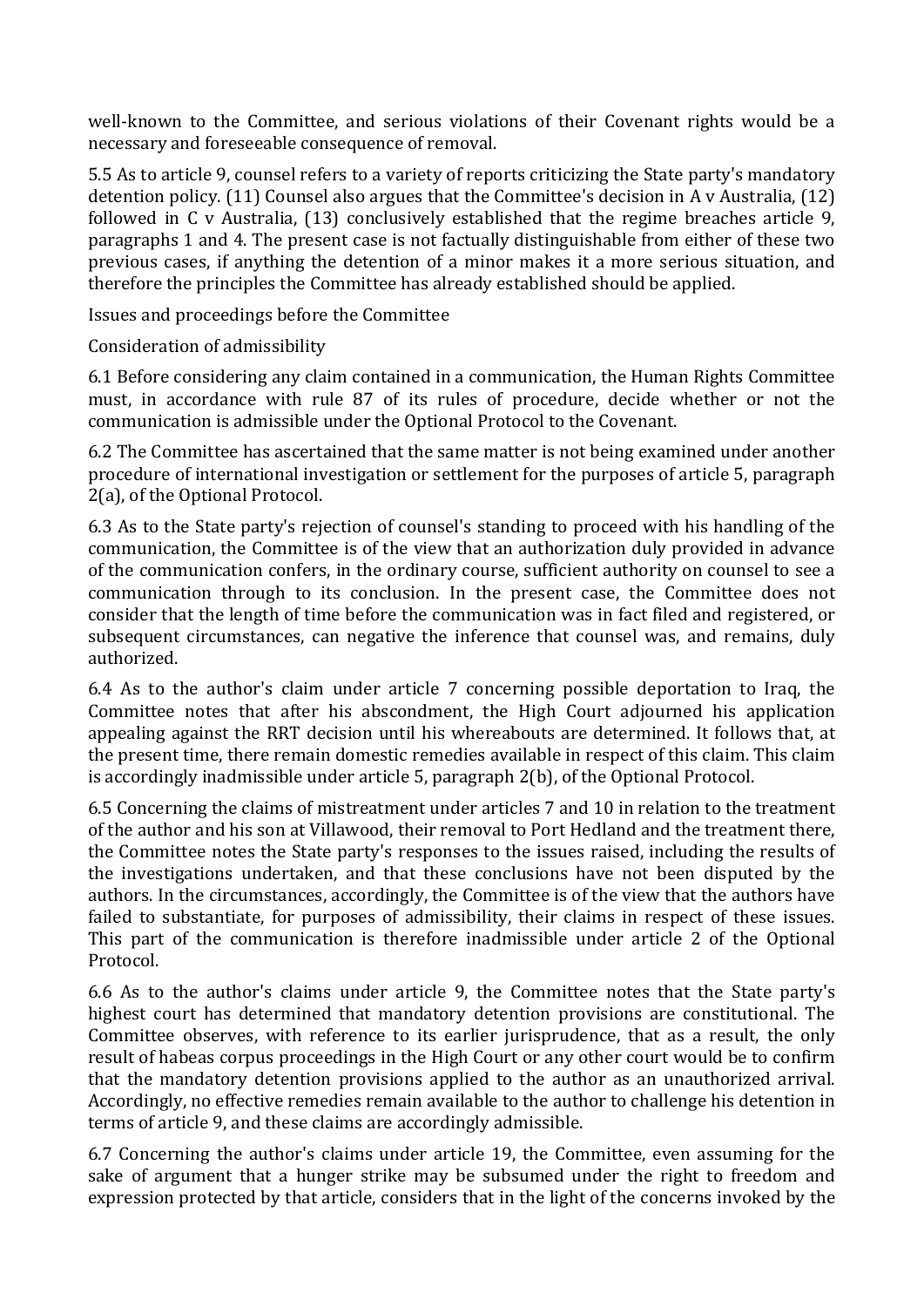State party about the health and safety of detainees, including young children, and other persons, steps lawfully taken to remove the hunger strikers from a location giving rise to these concerns may properly be understood to fall within the legitimate restrictions provided for in article 19, paragraph 3. It follows that the author has not substantiated, for the purposes of admissibility, his claim of a violation of his rights under article 19 of the Covenant.

6.8 As to the claim under article 24, the Committee notes the State party's argument that in the absence of other family in Australia, the best interests of the author's infant son were best served by being located together with his father. The Committee considers, in the light of the State party's explanation of the efforts undertaken to provide children with appropriate educational, recreational and other programs, including outside the facility, that a claim of violation of his rights under article 24 has, in the circumstances, been insufficiently substantiated, for purposes of admissibility. Insofar as the claim under article 24 concerns his subjection to the mandatory detention regime, the Committee considers this issue is most appropriately dealt with in the context of article 9, together with his father's admissible claim under that head.

Consideration of the merits

7.1 The Human Rights Committee has considered the present communication in the light of all the information made available to it by the parties, as provided in article 5, paragraph 1 of the Optional Protocol.

7.2 As to the claims under article 9, the Committee recalls its jurisprudence that, in order to avoid a characterization of arbitrariness, detention should not continue beyond the period for which the State party can provide appropriate justification.  $(14)$  In the present case, the author's detention as a non-citizen without an entry permit continued, in mandatory terms, until he was removed or granted a permit. While the State party advances particular reasons to justify the individual detention (para. 4.15 et seq.), the Committee observes that the State party has failed to demonstrate that those reasons justified the author's continued detention in the light of the passage of time and intervening circumstances such as the hardship of prolonged detention for his son or the fact that during the period under review the State Party apparently did not remove Iraqis from Australia (para. 4.12). In particular, the State party has not demonstrated that, in the light of the author's particular circumstances, there were not less invasive means of achieving the same ends, that is to say, compliance with the State party's immigration policies, by, for example, the imposition of reporting obligations, sureties or other conditions. The Committee also notes that in the present case the author was unable to challenge his continued detention in court. Judicial review of detention would have been restricted to an assessment of whether the author was a non-citizen without valid entry documentation, and, by direct operation of the relevant legislation, the relevant courts would not have been able to consider arguments that the individual detention was unlawful in terms of the Covenant. Judicial review of the lawfulness of detention under article 9, paragraph 4, is not limited to mere compliance of the detention with domestic law but must include the possibility to order release if the detention is incompatible with the requirements of the Covenant, in particular those of article 9, paragraph 1.  $(15)$  In the present case, the author and his son were held in immigration detention for almost two years without individual justification and without any chance of substantive judicial review of the continued compatibility of their detention with the Covenant. Accordingly, the rights of both the author and his son under article 9, paragraphs 1 and 4, of the Covenant were violated.

8. The Human Rights Committee, acting under article 5, paragraph 4, of the Optional Protocol to the International Covenant on Civil and Political Rights, is of the view that the facts before it disclose violations of article 9, paragraphs 1 and 4, of the Covenant in respect of the author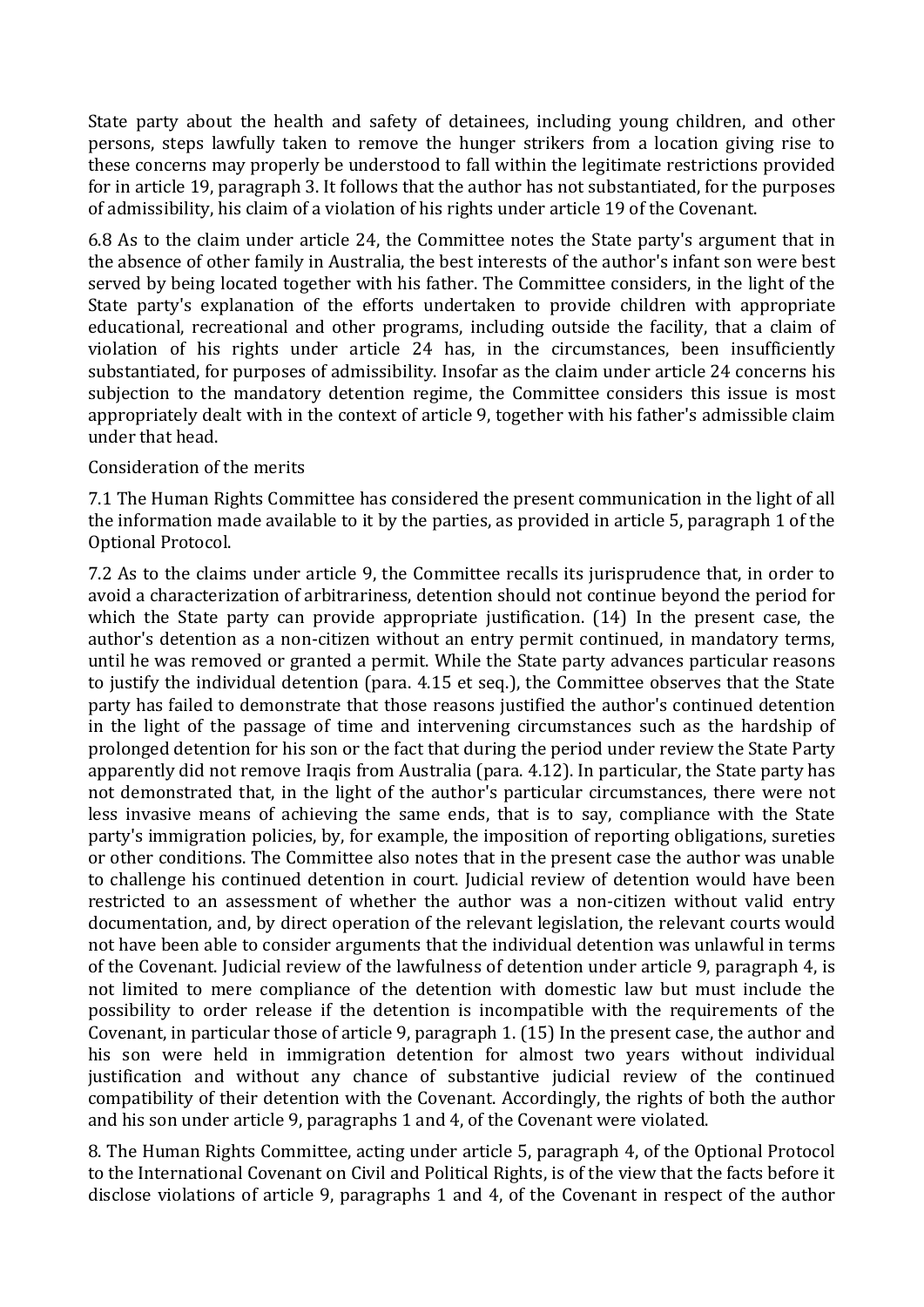and his son.

\_\_\_\_\_\_\_\_\_\_\_\_\_\_\_\_\_\_\_\_\_\_

9. In accordance with article 2, paragraph  $3$  (a), of the Covenant, the State party is under an obligation to provide the authors with an effective remedy, including compensation.

10. Bearing in mind that, by becoming a State party to the Optional Protocol, the State party has recognised the competence of the Committee to determine whether there has been a violation of the Covenant or not and that, pursuant to article 2 of the Covenant, the State party has undertaken to ensure to all individuals within its territory and subject to its jurisdiction the rights recognised in the Covenant, the Committee wishes to receive from the State party, within 90 days, information about the measures taken to give effect to its Views. The State party is also requested to publish the Committee's Views.

Adopted in English, French and Spanish, the English text being the original version. Subsequently to be issued in Arabic, Chinese and Russian as part of the Committee's annual report to the General Assembly.

\* The following members of the Committee participated in the examination of the present communication: Mr. Abdelfattah Amor, Mr. Prafullachandra Natwarlal Bhagwati, Mr. Franco Depasquale, Mr. Maurice Glèlè Ahanhanzo, Mr. Walter Kälin, Mr. Ahmed Tawfik Khalil, Mr. Rajsoomer Lallah, Mr. Rafael Rivas Posada, Sir Nigel Rodley, Mr. Martin Scheinin, Mr. Hipólito Solari Yrigoyen, Ms. Ruth Wedgwood and Mr. Roman Wieruszewski.

\*\* The text of two individual opinions signed by Committee members Sir Nigel Rodley and Ms. Ruth Wedgwood are appended to the present document.

Notes

1. See, however, paragraph 2.6.

2. The author refers to the Committee's decisions in ARJ v Australia Case No 692/1996, Views adopted on 11 August 1997, and T v Australia Case No  $706/1996$ , Views adopted on 4 November 1997.

3. Situation of Human Rights in Iraq, Report submitted by the Special Rapporteur in accordance with Commission on Human Rights resolution 1998/65 (E/CN.4/1999/37, 26 February 1999, at paras 82-83; Human Rights Watch World Report 2000 available at www.hrw.org/hrw/wr2k1/mideast/iraq.html#government and #kurdistan.

4. Case No 560/1993, Views adopted on 3 April 1997.

5. The authors refer to Arzuada Gilboa v Uruguay Case No 147/1983, Views adopted on 2 November 1985, where the Committee found a violation of article 10, paragraph 1, following a fifteen day period of incommunicado detention.

6. The authors point out that the Special Rapporteur on Torture has observed that incommunicado detention "should not exceed seven days"  $(E/CN.41/1986/15)$ , while the Special Rapporteur on States of Emergency has called for the right of "habeas corpus or other prompt or effective remedy" to be treated as non-suspendible (cited in Marks, S. "Civil Liberties at the Margin: the UK Derogation and the European Court of Human Rights", (1995) 15 Oxford Journal of Legal Studies 69, at 82-83.

7. The authors observe Third Committee of the General Assembly made express reference to the Standard Minimum Rules for the Treatment of Prisoners (1957) when dealing in 1958 with article 10 in draft. The Committee has considered these Rules relevant to article 10 in both its General Comment 21 and in its consideration of States parties' periodic reports under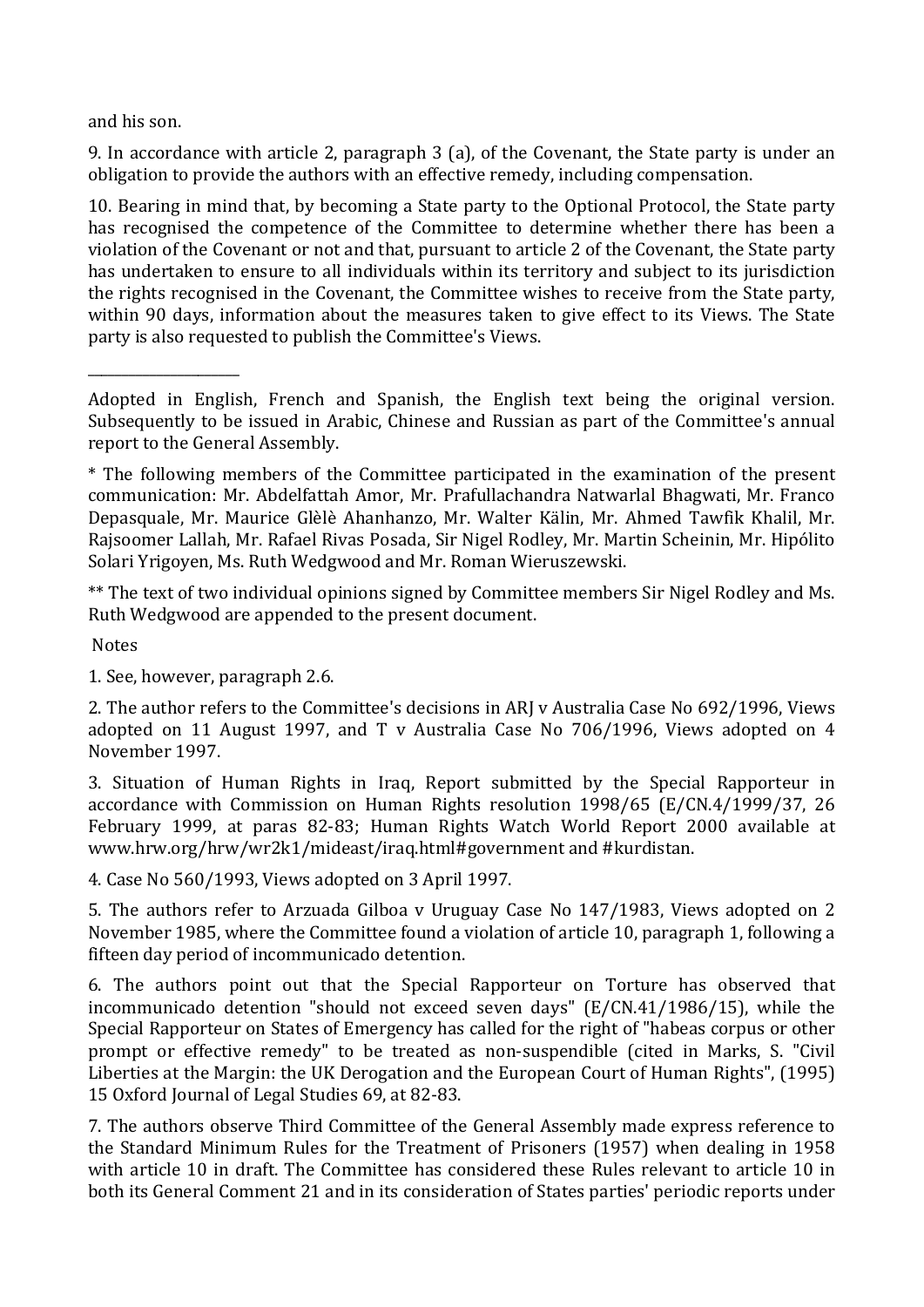the Covenant.

8. Chu Kheng Lim v Minister for Immigration and Ethnic Affairs (1992) 176 CLR 1.

9. Op.cit.

10. C v Australia Case No 900/1999, Views adopted on 28 October 2002.

11. Human Rights and Equal Opportunity Commissions "Those who've come across the seas: Detention of unauthorized arrivals" available at www.hreoc.gov.au/pdf/human\_rights/asylum\_seekers/h5\_2\_2.pdf: United States State Department Country Reports on Human Rights Practices for 2000 (February 2001) available at www.state.gov/g/drl/rls/hrrpt/2000/eap/index.cfm?docid=673; Human Rights Watch Special Report Refugees, Asylum Seekers and Internally Displaced Persons available at www.hrw.org/wr2k1/special/refugees.2html; Amnesty International AnnualReport 2000; and Steel, Z., Moilica.R. "Detention of asylum seekers: assault on health, human rights and social development" The Lancet Vol 357, 5 May 2001, at 1436.

12. Op.cit.

13. Op.cit.

14. A v Australia and C v Australia, op. cit.

15. Ibid.

Individual Opinion of Committee Member Sir Nigel Rodley

(dissenting in part)

For the reasons I gave in my separate opinion in C. v. Australia (Case No. 900/1999, Views adopted on 28 October 2002), I concur with the Committee's finding of a violation of article 9, paragraph 1, but not with its finding of a violation of article 9, paragraph 4.

[signed]

Nigel Rodley

[Adopted in English, French and Spanish, the English text being the original version. Subsequently to be issued also in Arabic, Chinese and Russian as part of the Committee's annual report to the General Assembly.]

Individual Opinion of Committee Member Ms. Ruth Wedgwood

(dissenting)

I am unable to agree with the Committee's supposition that any legislative standards requiring the detention of any class of unlawful entrants and limiting a court's discretion during the pendency of immigration proceedings must per se violate article 9 of the Covenant. The guarantee of article 9 against arbitrary detention, in the Committee's view, requires not simply that a person must have access to court review, but that the standards for the court's evaluation must be unfettered. The legislature's own factual conclusions about the success or failure of policies of supervised release or problems of non-reporting by particular classes of unlawful entrants do not, apparently, merit weight.

This same logic could be deployed to challenge any mandatory penal sentences in criminal cases, since there too a court is limited to evaluating facts without discretion to alter the consequences that flow from those facts.

While article 9, paragraphs 1 and 4, of the Covenant may well require reference to substantive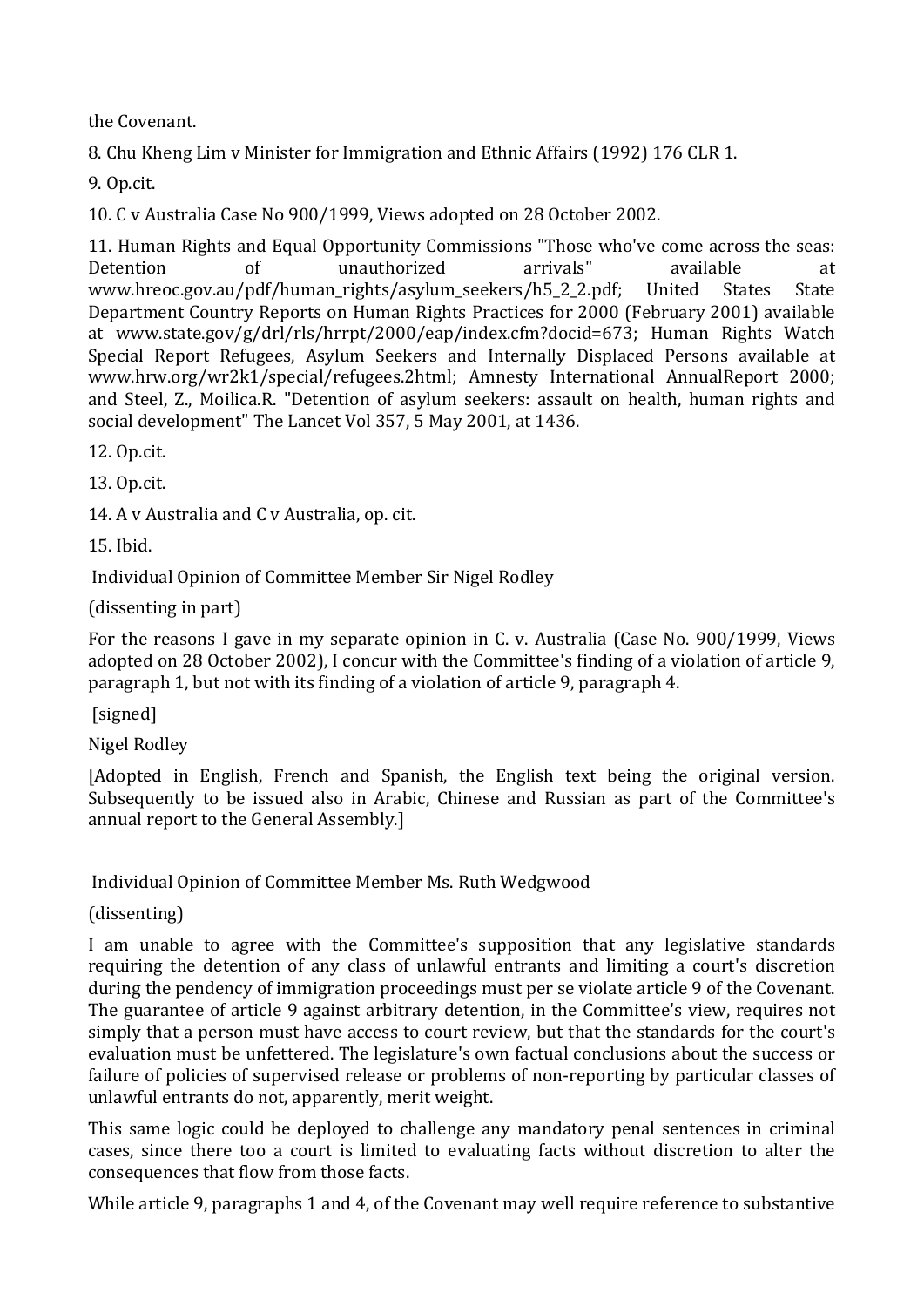standards beyond domestic law -- i.e., an action could be arbitrary under the Covenant even though it complies with domestic law -- nonetheless there is no grounding in the Covenant to dictate that courts must be the repository of all policy judgments and standard-setting in difficult areas such as unlawful immigration. And it is certainly ironic to excuse the complainant under the Optional Protocol from his failure to exhaust domestic appellate remedies, and then to fault the state party for the absence of independent judicial decision. (a) Of course, the complainant's special leave to appeal to the Australian High Court has been held in abeyance since he became a fugitive from the Australian immigration authorities.  $(b)$ 

In deciding whether his prior detention was arbitrary, one should note that Australia adjudicated the merits of his immigration claim with considerable dispatch. He arrived in Australia without any travel documents or any account of his itinerary, and filed an application for political asylum based on a claimed "well-founded fear of persecution" two weeks later. Australia assessed and denied his claim within another two weeks (i.e., within one month of his arrival in the country). His appeal to the Refugee Review Tribunal was decided within another two months, and four days later, the ministry concerned with immigration matters acted upon (and denied) his application for the exercise of discretion on humanitarian grounds. It was the author's decision to pursue three further avenues of judicial appeal in Federal Court and the Australian High Court, that prolonged the final disposition of his case beyond a period of three months, and even there, the author's appeals to both the Federal Court and the Full Court of the Federal Court were decided within another year. The author decided to seek special leave to appeal to the Australian High Court, and the case was listed for hearing, and adjourned only because the author had absconded.

The author does not argue that Australia's substantive denial of his asylum claim was arbitrary nor does he challenge the minister's denial of humanitarian relief. Rather he argues that his detention as an asylum applicant was arbitrary and unreasonable because in his individual case, conditions of supervised release might have sufficed to prevent his flight, and a court should have had a chance to assess the matter. This claim may seem audacious from someone who has later fled. But in any event, the parliament of Australia could reasonably have concluded that illegal entrants who have received a administrative or lower court denials of their asylum claims are not thereafter likely to report for possible deportation after appeals are exhausted. This competence of the parliament does not preclude some limit, under the Covenant, on the ultimate length of time that unsuccessful asylum-seekers can be detained, where there is no possibility of their return to another country. Nor does it preclude some reasonable time limit on the decision of appeals, where the applicant is detained. But the author of this communication does not present such facts.

We may wish that the world had no borders, and that the conditions which give rise to legitimate asylum claims no longer existed. But especially in the present time we must recognize as well that states have a right to control entry into their own countries, and may use reasonable legislative judgments to that end.

## [signed]

# Ruth Wedgwood

[Adopted in English, French and Spanish, the English text being the original version. Subsequently to be issued also in Arabic, Chinese and Russian as part of the Committee's annual report to the General Assembly.]

## Foot-notes

a. We should not presume what the courts of the State party might decide in a particular case. A court's interpretation of parliamentary intent may be informed by Covenant norms, and the